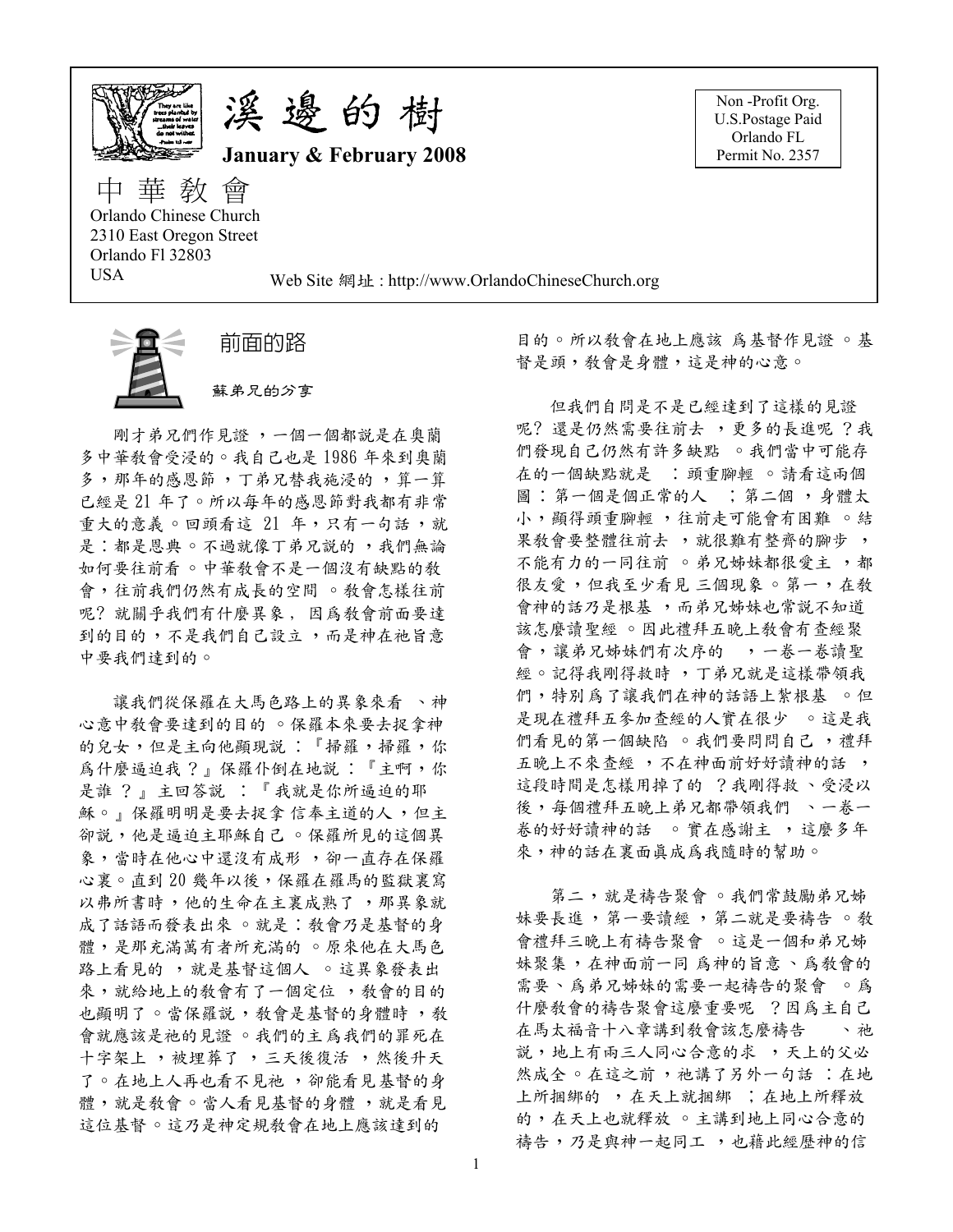實、神的作爲和神的大能,同時藉著禱告服事弟 兄姊妹。這是神給我們的一個權柄 。但在幾處的 禱告聚會,每星期三晚上參加的人數也不很多。

第三, 教會另外一個很重要的就是擘餅聚會 。 這是主自己設立的, 祂要我們常常如此行, 為的 是記念祂 。在擘餅聚會裏,我們記念主,與主有 直接的交通,同時也與弟兄們彼此聯絡。當我們 來到祂的桌前,裏面就得著更新。在主日的開始 就被主的愛包圍,大家一同活在主的愛裏 。但是 參加擘餅的人也不多 ○ 以上這三樣聚會, 都是我 們往前去要改進的。

下面圖書中這個人 丶可以說是缺胳膊斷腳 的,他在行動上一定有問題 。我們看見教會在幾 方面有這情形。第一,弟兄姊妹或者同工之間有 難處,就不來聚會了。這樣,那肢體就離開了身 體。於是,肢體和敎會都受虧損。第二,弟兄姊 妹不同心,外面是聚在一起,但是意念不同,可 能仍然有分割。第三,如果我們只注重工作,看 不見敎會是基督的見證,即使在一處聚會,每個 人卻只看重自己的事奉和工作,這情形也很容易 發生。很可惜過去25年間,這樣的情形確實發生 過。我們要警惕,千萬記得神所要的乃是那第一 個圖畫。就是敎會要成爲耶穌基督的見證。

這裏另一個圖畫,這個人的手特別長,腳特 別短,發育不全。剛才 David 弟兄分享説、我們 都是肢體,在這身體裏連於元首基督。神把我們 放在這裏,給每一位恩賜,要每個肢體都發揮功 用。昨天講員説、有些弟兄姊妹自以 爲沒有文 化,沒讀過什麼書, 聖經懂得也不多, 沒有什麼 才能,所以在教會裏不服事。這樣,神本來要他 做腳的功用就不得發揮了 。圖案上這人的手特別 長,因爲腿不能走,需要手來幫忙。所以,如果 我們不投入教會服事,自己受虧損,還要其他人 來填補那項工作的需要,我想這不是神的心意。

最後一個圖中,頭跟身體分開了。表示基督 在教會裏不再是元首,身體要做什麼就做什麼。 我們求神、絕對不允許這情形在中華敎會發生 。 基督永遠是我們的元首,人人都服在基督之下, 讓神能達成祂自己的旨意 。為此,請看彼得前書 二章1到5節:所以你們既除去一切的惡毒 、詭 詐,並假善、嫉妒和一切毀謗的話,就要愛慕那 純淨的靈奶,像才生的嬰孩愛慕奶一樣,叫你們 因此漸長,以致得救。你們若嘗過主恩的滋味,

就必如此。主乃活石, 固然是被人所棄, 卻是 被神所揀選 、所窨貴的 。 你們來到主面前 , 也 就像活石,被建造成爲靈宮,作聖潔的祭司, 藉著耶穌基督奉獻神所悦納的靈祭。

這段話裏,使徒彼得告訴我們,在基督裏,我 們是新人。要達到神呼召我們的目的,至少有 四點。第一是靈奶,就是神的話。主的話就是 靈,就是生命,是我們的供應,我們的糧食。 以弗所書說, 聖靈的寶劍就是神的道。神的話 也是我們腳前的燈, 路上的光, 是神旨意的發 表,是我們的指引。所以我們必要有神的話做 根基,渴慕那靈奶,生命才長進,在爭戰中能 抵擋仇敵,,也討主的喜悦 。彼得說要渴慕靈 奶,因此漸長。並且要把神的話行出來,像雅 各書所説, 如果單聽神的話, 而不行出來, 就 是欺哄自己。主自己也說,聽見祂的話而不去 行, 就像在沙土上建造房子, 碰到風吹、雨淋 就倒塌了。如果聽見又行出來,我們在世上必 定蒙福。

第二是活石 。如果我們的心在神面前是柔 軟的, 神就容易把我們塑造成祂 所要的器皿, 讓基督成形在我們身上,模成基督的樣式。因 為我們有柔軟的心,就服在神的權柄下,神就 把我們建造成 為靈宮,這是第三點。這樣,神 就住在我們當中,人就一定看見這位主 。當這 見證被設立起來, 福音自然就傳出去了。不 然,即使把福音講得透徹,,但人不能真正遇見 主,還是很難被吸引到神面前 。如果人真正遇 見了主,被主摸著了,他就不會離開。

最後,第四點是新婦。我們把自己獻上,成為 合主心意的新婦 。當主回來時 , 新婦預備整 齊, 就進入羔羊的婚宴 。神要把我們一個個的 放在一起,成爲合祂心意的居所 。我們互爲肢 體,發揮功用,成為神榮耀的見證,等候主的 再來。



孪弟兄的分享

感謝神把我們從世界上呼召出來,,使我們蒙恩 得救。感謝神把我們從不同的地方帶到奧蘭多 來,讓我們聚集在這裡 。我們實在寶貴這樣的 聚集。我敢說有一天我們離開奧蘭多, 要找到 像這樣的敎會,不是很容易的。可是神的心意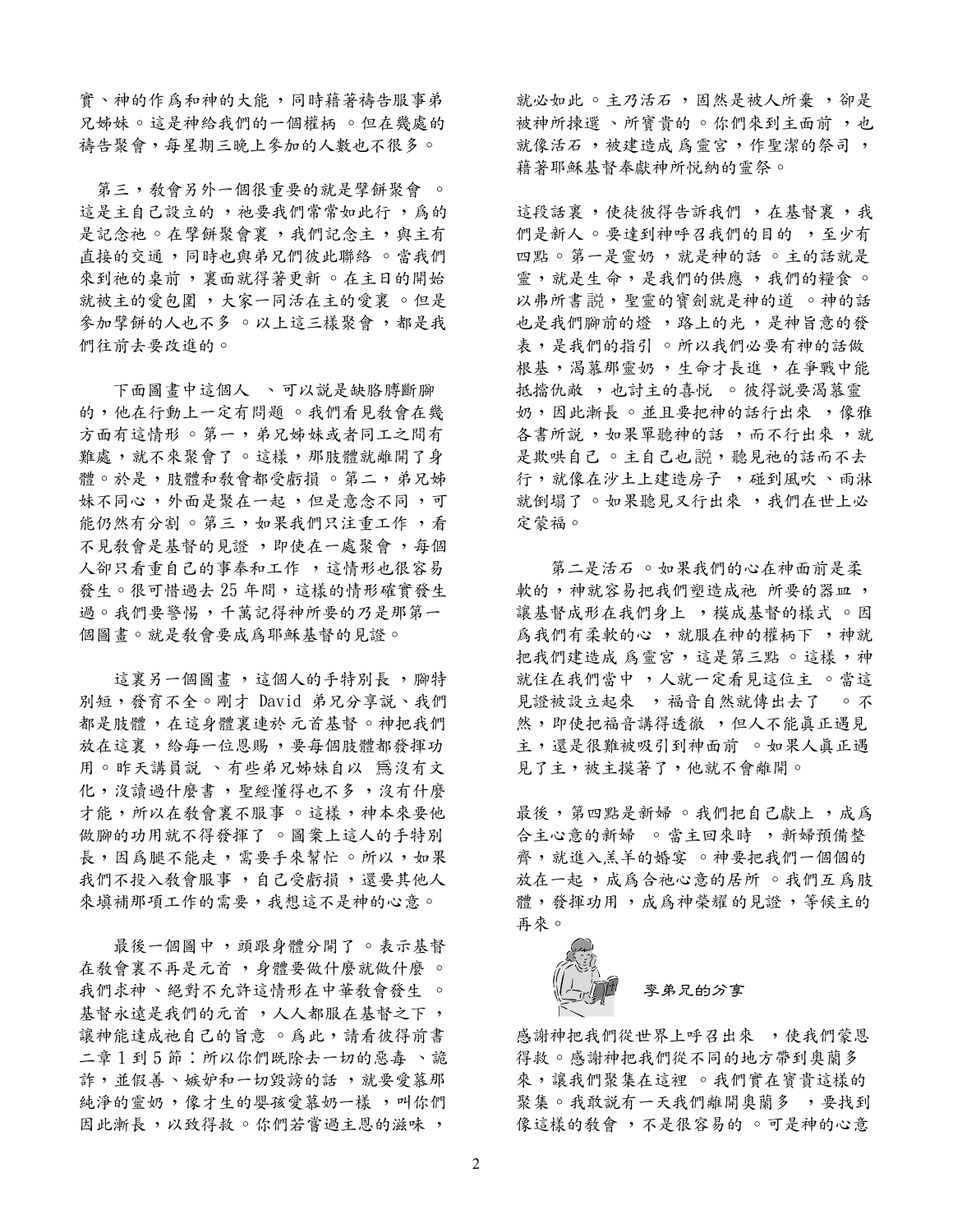不只如此,神願意我們彰顯祂的榮美,成爲祂美 好的見証。

往前看,我有四方面的分享:

- 1. 我們需要在屬靈上不斷長進 。不管今天在屬 靈上多成熟,我們離神的心意實在還很遠。 希望我們個人、我們教會都能繼續長進,慢 慢有主長成的身量。
- 2. 求聖靈把我們帶進更深的心靈與誠實的敬拜, 從心的深處來贊美神,滿足神的心。
- 3. 我們要活出身體的實際 。發揮肢體的功用, 確實相愛, 彼此照顧, 彼此搭配, 彼此服 侍。
- 4. 神給我們一個很重的托付 , 要把福音傳出 去,讓不信的人,從我們身上看到這位又真 又活的神,而願意來相信。

既然這是神要我們走的路, 我們就要付代價來跟 隨主。主用重價把我們買贖回來,我們被主愛感 動,也願意把自己擺上:

1. 在靈命成長方面,我給大家一個挑戰。如果 你每天沒有靈修的習慣, 請你今天就開始。 開始時不要給自己太大的壓力,或許十五分 鐘就够了,可是一定要開始 。如果你已經有 了靈修的習慣, 就給自己一個挑戰, 頗意在 主面前花更多時間 。求聖靈讓我們有一顆順 服主的心,不只是讀主的話語,更能在生活 上把這些話活出來 。當聖靈說話時,我們願 意跟上去 。聖靈就成 為我們的力量,幫助我 們活出神的話來。

再者, 聚會對我們屬靈的成長有很大的幫 助。所以我鼓勵弟兄姊妹至少增加一個聚 會。這是你給自己的一個挑戰 。禮拜三禮拜 五是不容易, 但我們需要 為主的緣故願意擺 上。禮拜天就少睡一點,早點起來,到主面 前一同擘餅。教會並希望能多一些教導和訓 練, 所以明年暑假、復活節、 感恩節都安 排了聚會,希望弟兄姊妹一起來學習,能夠 更加地投入。

2. 關於敬拜神,願意弟兄姊妹學習在神面前有 故畏的心 。我們是來朝見主, 所以要預備我 們的心。我在此向各位挑戰,每次聚會,先 在神面前安靜,讓聖靈帶我們進入靈與誠實

的敬拜。讓主的愛澆灌在我們心中,大家一 同來贊美稱頌我們的主。

3. 在肢體生活方面,我們要進入切實相愛的光 景, 好好省察自己。若對某人懷有成見,求 聖靈幫助我們彼此饒恕,彼此包容。我再給 各位另一個挑戰,就是要學習彼此認識,彼 此關懷。

講到肢體功用的發揮,我願意弟兄姊妹每個 人至少有一項服事。在身體裡面,神賜下不 同的托付和恩賜,我們要好好地把這些帶出 來,而願有更重更深的服事。

4. 在傳福音方面,要在言語行 為上有好的見 証。在朋友、同事、鄰居當中,為主作見 証。另一方面,積極參與福音的工作,整個 教會都被帶動起來。我願意弟兄姊妹都開始 參與一個福音聚會 。如果神允許,我們希望 開始一點訓練、裝備、或短宣的工作。

願神藉著這些話,在前面的路上引領我們 、幫 助我們。謝謝大家。

## The Path Ahead Sharing by Brother Su

How should the church move forward? It all depends on the vision, because the goal is not from us, but only in the Will of God.

Let us look at the vision of Paul on the way to Damascus, in order to see the goal that God wants His church to achieve. Paul was on his way to arrest the Christians, but Jesus manifested Himself and said, "Saul, Saul, why do you persecute me?" Paul was to arrest those who were of the Way, yet the Lord said he was persecuting the Lord Jesus Himself. Paul saw that vision, which he did not fully understand but stayed with him until over 20 years later. There in a Roman jail, when his life in the Lord became mature, that vision was expressed in words in the Ephesians letter. That is: the Church is the Body of Christ, the fullness of him who fills all in all. What Paul actually saw on his way to Damascus was Christ Himself. The manifestation of this vision gave the church a position, and her purpose became clear. When Paul said the Church